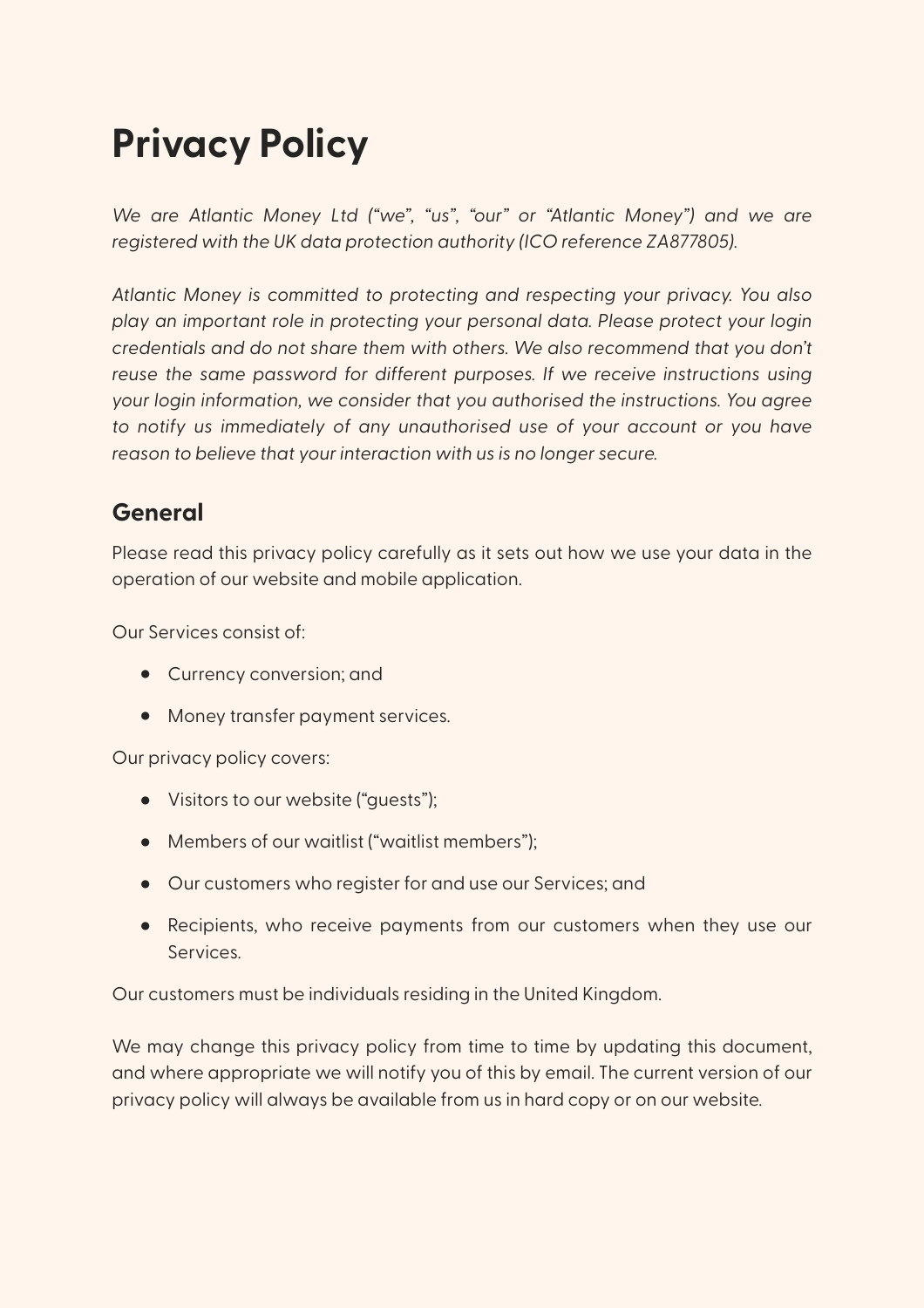## **What personal data do we hold?**

#### **Guests**

You can browse our website as a guest without giving us any information, and we won't know who you are. However, even if you are a guest, please bear in mind that we may:

- Record the areas of our website which you visit and at what times;
- Record information about your activities in using our website; and
- Collect information about your computer or device, such as which browser you are using, your network location, operating system, IP address and the type of connection you are using (e.g. broadband).

We collect the information above by using cookies. You can find further details on the cookies we use on our website, why we use them and how you can control them in our [cookie policy.](https://atlantic.money/l/cookie-policy)

#### **Waitlist members**

If you join our waitlist, in addition to the information we collect from you as a guest on our website, we also retain your email address and any answers you provide while participating in surveys.

#### **Customers**

If you open an Atlantic Money account using our mobile application and use our Services, the information we hold about you may include:

- Personal details like your name and date of birth;
- Contact details like your email address and phone number;
- Information about your identity, such as a copy of your government-issued ID card and photos of your face that you have uploaded using our mobile application;
- Transaction and financial data like your bank account details, reasons for making transfers, recipient data and documents you upload in support of a transfer;
- Usage data about how you use our website, mobile application and Services; and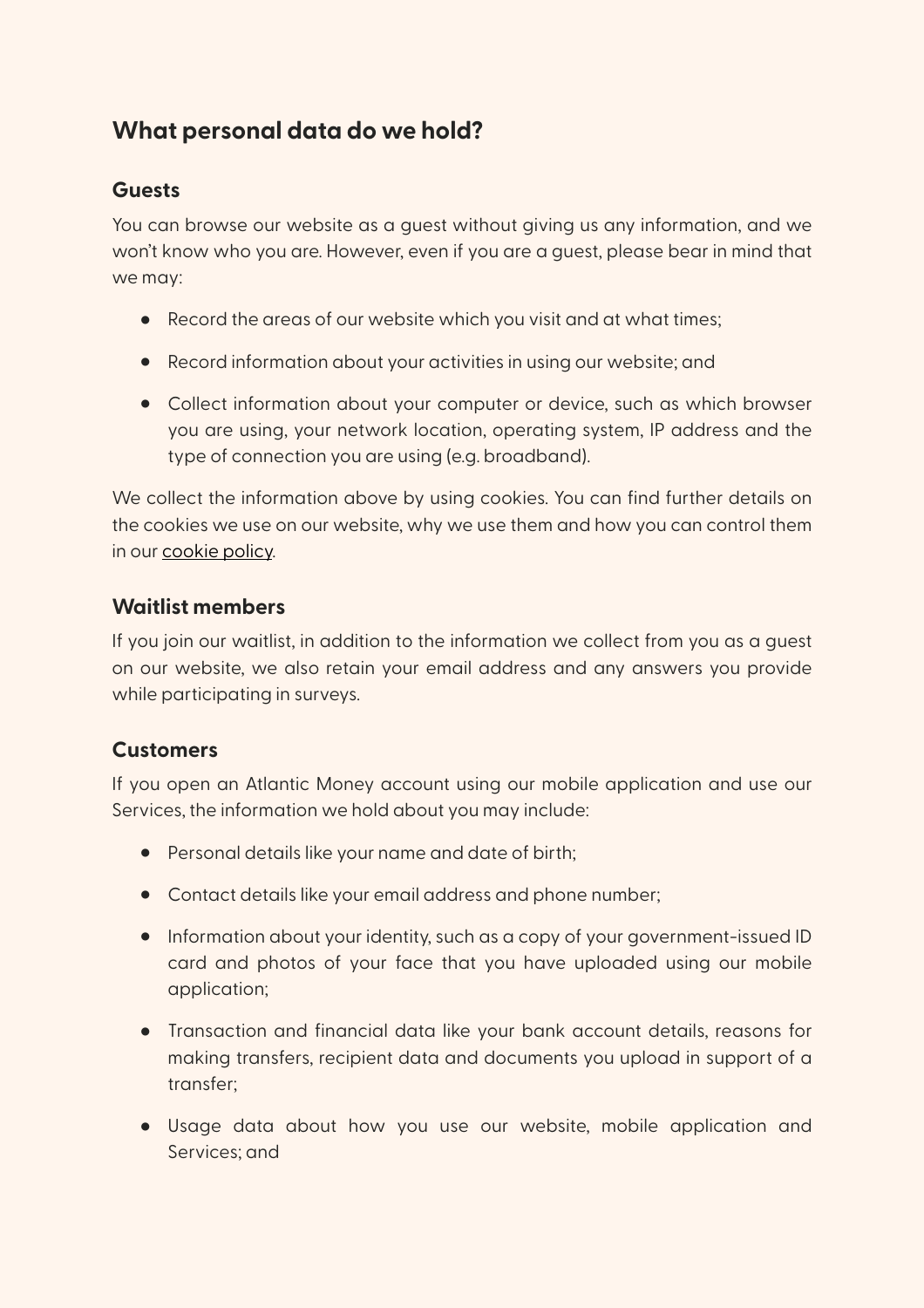• Technical data including your IP address, browser type and version, time zone setting and location, browser plugin types and versions, operating system and platform, and other technology on the devices you use to access this website.

We may hold any additional information you share with us through customer support channels, such as phone calls and email tickets.

#### **Recipients**

If our customer sends you money using our mobile application, we hold the information provided by the customer to identify you and process their transfer.

#### **Special categories of personal data**

Sensitive personal data is defined by data protection laws to include personal data revealing a person's racial or ethnic origin, religious or philosophical beliefs, or data concerning health. If we do collect sensitive personal data, we will ask for your explicit consent to our proposed use of that information at the time of collection. We do not expect to do this in the normal course of business.

#### **Job candidates**

By applying for a role with Atlantic Money, you give us personal data about yourself. We will use such personal data only for the purpose of assessing your suitability for employment by us and in any subsequent interview process. Copies of the information you submit and any further correspondence will be retained in order to progress your job application and for our records.

Your application will be processed by our HR team based in the UK and EEA. The information you provide to us as an applicant is supplied in strict confidence and your personal data will be inputted to our HR system for internal recruitment purposes only. Only employees of Atlantic Money who are part of the recruitment and selection processes will have access to this information.

We retain personal data only for as long as we need to process your job application. We may also retain your details for the consideration of future vacancies, or in accordance with our legal obligations.

## **If you fail to provide personal data**

Where we need to process personal data by law, or under the terms of a contract we have together, and you fail to provide that data when requested, we may not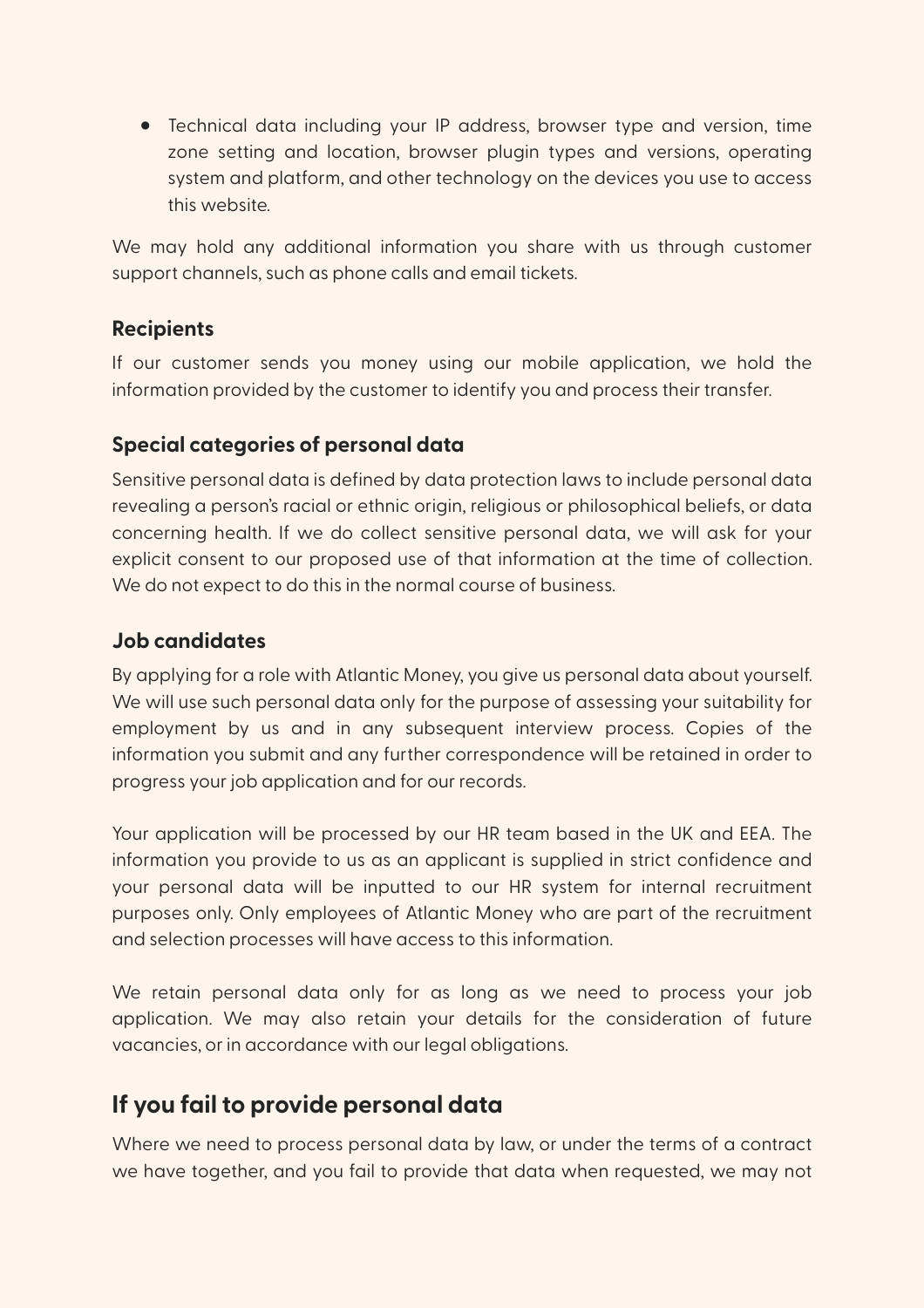be able to provide you with Services. We may also have to close your Atlantic Money account. We will notify you if this is the case at the time.

#### **How do we use the personal data we hold?**

Atlantic Money will only use your personal data if we have a legal basis (or more than one) for doing so. The purpose for which we use and process your information and the legal basis on which we carry out each type of processing is explained below:

| <b>Processing purpose</b>                                                                                                                                    | Legal basis for the processing                                                                                                                                                                                                    |
|--------------------------------------------------------------------------------------------------------------------------------------------------------------|-----------------------------------------------------------------------------------------------------------------------------------------------------------------------------------------------------------------------------------|
| To provide you with information that<br>you request from us and to respond to<br>customer support queries.                                                   | It is in our legitimate interest to respond<br>to your queries and provide you with<br>any information you request. To ensure<br>we offer a great service, we consider<br>this to be proportionate and not<br>detrimental to you. |
| To send you information and updates<br>about Atlantic Money and our Services<br>via email.                                                                   | It is in our legitimate interest to market<br>our Services to you and promote new<br>features and products. You can opt out<br>at any time.                                                                                       |
| To fulfil the terms of a contract we have<br>together, for example to enable you to<br>open an account and transfer money<br>through our mobile application. | It is necessary for us to process your<br>personal data to fulfil our contractual<br>obligations to you.                                                                                                                          |
| To comply with our legal and regulatory<br>obligations, for example to help prevent<br>financial crime.                                                      | It is necessary to comply with our legal<br>and regulatory obligations.                                                                                                                                                           |
| To carry out product development,<br>marketing analysis and market<br>research in order to improve our<br>Services.                                          | It is in our legitimate interest to<br>continually improve our Services. We<br>consider this to be proportionate and<br>not detrimental to you.                                                                                   |
| To send you information regarding<br>changes to our policies, customer<br>agreement or other administrative<br>notices related to our Services.              | It is in our legitimate interest to ensure<br>that any changes to our policies and<br>other terms are communicated to you.<br>We consider this to be proportionate<br>and not detrimental to you.                                 |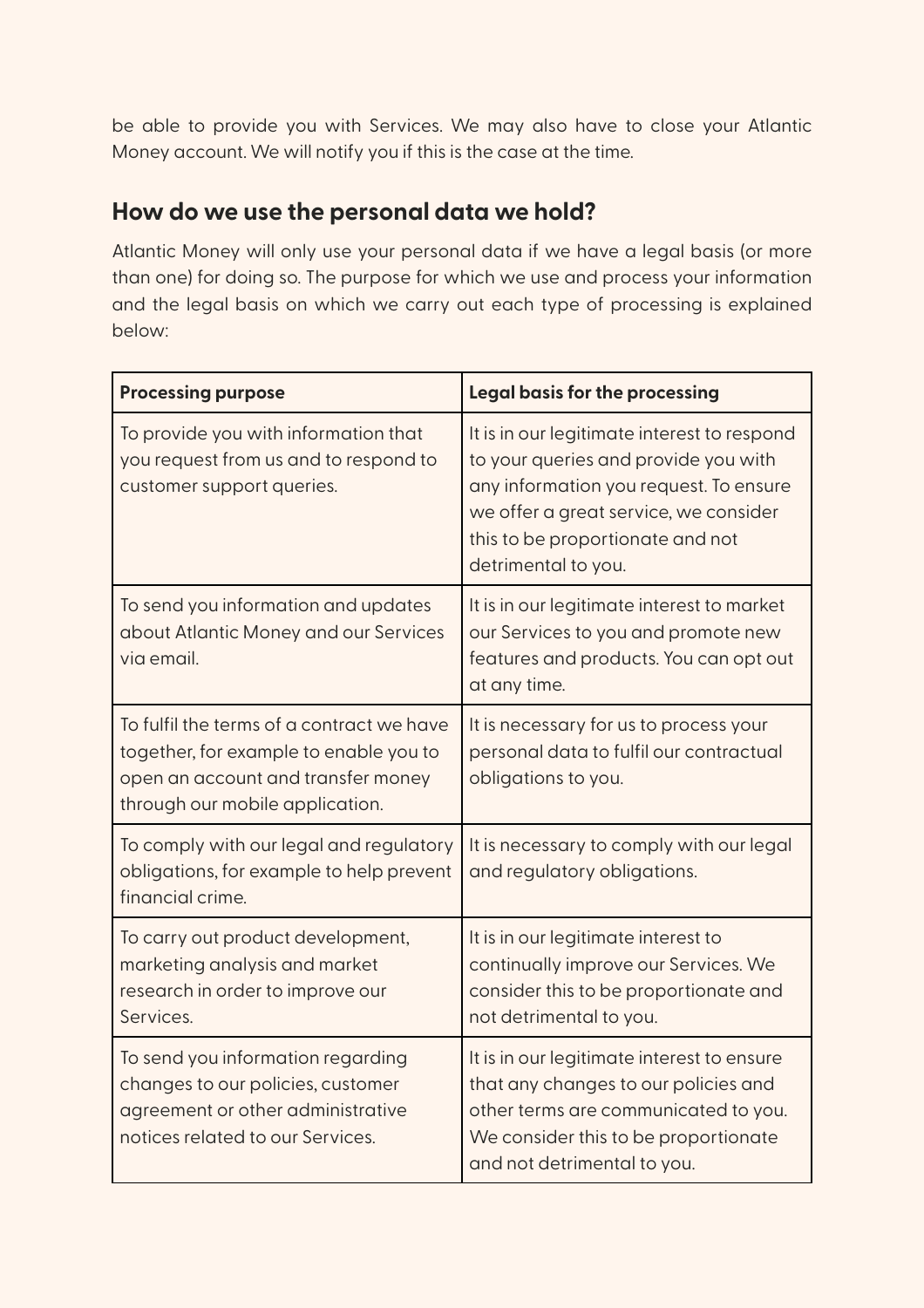Generally, we do not rely on consent as a legal basis for processing your personal data (although we may need your consent before sending direct marketing communications to you via email or text message). Where you provide consent, you can withdraw your consent at any time and free of charge, but without affecting the lawfulness of processing based on consent before its withdrawal. You can update your details or change your marketing preferences by contacting us using the details below.

## **Who do we share your information with?**

Atlantic Money may disclose your personal data to:

- Our staff, so that they can do their job;
- Companies and organisations which provide us with services like banking and payments, legal and accounting, identity verification, cloud hosting and storage, business and functional analytics, advertising, communications and fraud prevention;
- Credit reference agencies, so that we can verify your identity;
- Law enforcement agencies and other external parties, to help prevent financial crime; and
- Other Atlantic Money group companies.

We may also share your details with people or companies if Atlantic Money becomes involved in a corporate restructuring, merger, acquisition or takeover.

Which third parties we disclose your personal data to depends on a number of factors like how you use our Services. Please contact us using the details below if you would like to know more.

#### **International Transfers**

We may transfer and store the data we hold to companies and organisations outside of the UK and EEA. When we do this, we make sure that your data is protected and that:

- the European Commission says the country or organisation has adequate data protection; or
- We've agreed standard data protection clauses approved by the European Commission with the organisation.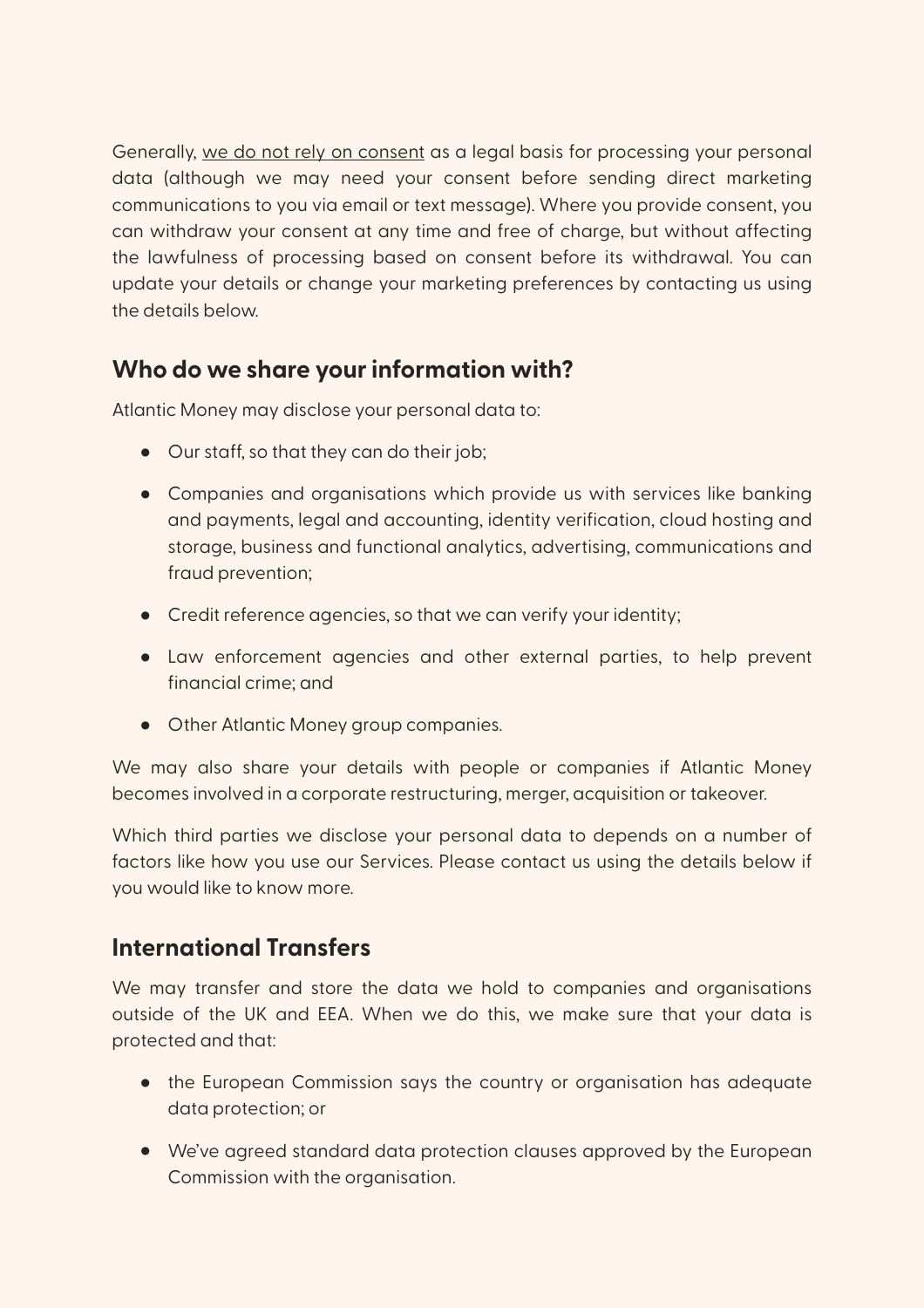If you would like further information on the specific mechanism used by us when transferring your personal information outside of the UK and EEA, please contact us using the details below.

## **Email marketing**

We would like to provide you with information about our new products, services, newsletters and other information which we think you may find interesting. As mentioned above, we will often do this on the basis of our legitimate interest.

You will always have the right to opt out of receiving email marketing communications from us at any time by contacting us using the details below or using the "unsubscribe" link in emails.

## **Your rights**

You have a right to:

- Access or receive a copy of the personal data we hold about you;
- Have us update the personal data we hold about you;
- Ask us to delete your data (although for legal reasons we might not always be able to do it);
- Opt out of direct marketing and in certain other 'legitimate interest' circumstances;
- Withdraw any consent you've given us; and
- Ask us to review an automated decision.

You can do any of these things by contacting us using the details below.

#### **Data retention**

We keep most of our customer data until 5 years after an Atlantic Money account is closed in order to comply with our legal and regulatory obligations. In some circumstances we may be required to keep it for longer. In order to decide how long to keep other types and categories of data, we consider why we hold it, how sensitive it is, how long the law says we are required to keep it for, and what the risks of keeping it are.